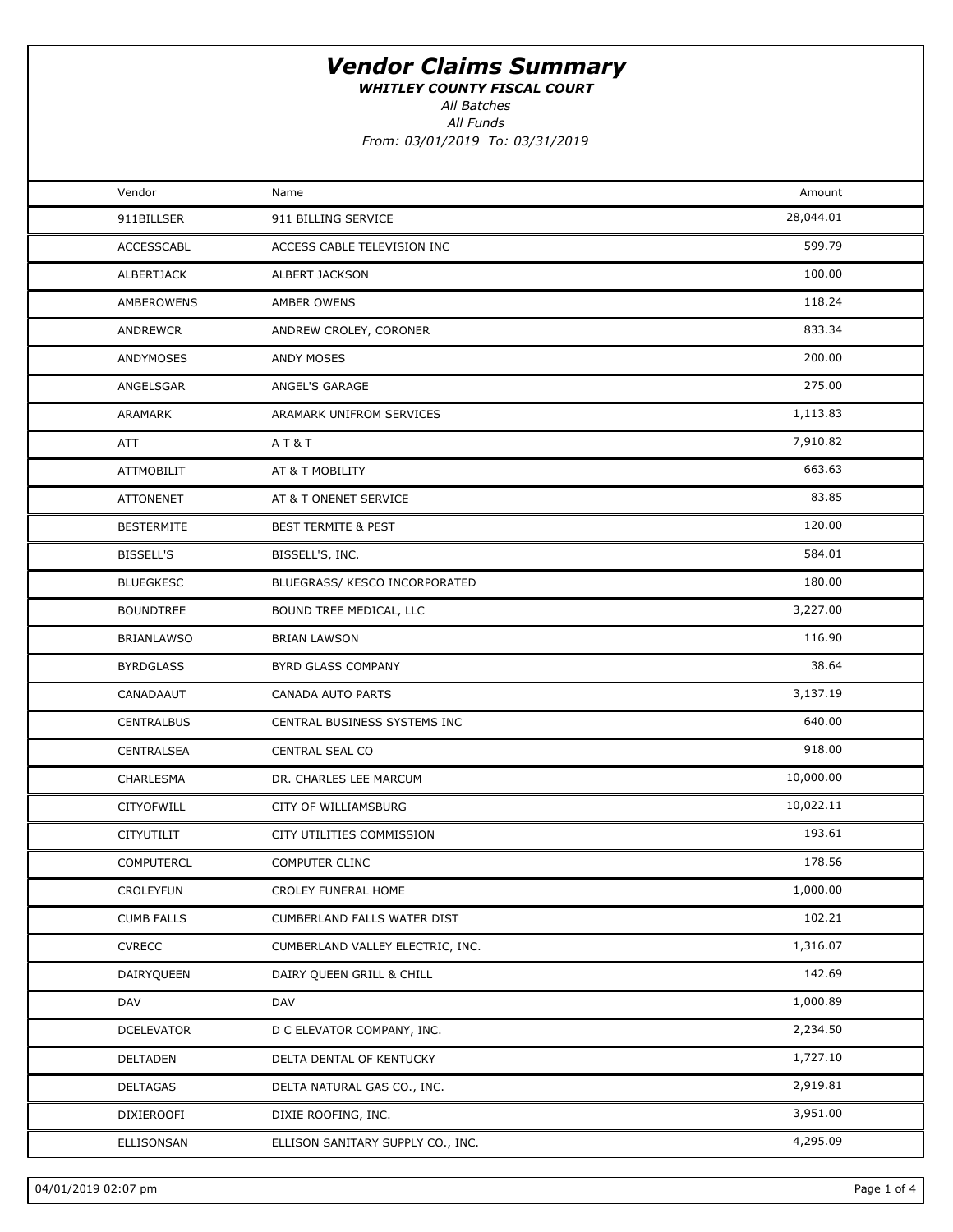WHITLEY COUNTY FISCAL COURT

All Batches

All Funds

From: 03/01/2019 To: 03/31/2019

| Vendor            | Name                                  | Amount    |  |
|-------------------|---------------------------------------|-----------|--|
| <b>EMCONHOMEG</b> | EMCON HOME GUARD, INC.                | 1,270.00  |  |
| EMERGMEDP         | EMERGENCY MEDICAL PRODUCTS, INC       | 764.70    |  |
| <b>ENVIRWASTE</b> | ENVIRONMENTAL WASTE SYSTEMS, LLC      | 560.00    |  |
| EVELYNMCCU        | EVELYN MCCULLAH                       | 113.37    |  |
| <b>EVERBANKCO</b> | TIAA COMMERICAL FINANCE INC           | 334.93    |  |
| <b>EZCOUNTRY</b>  | <b>EZ COUNTRY</b>                     | 620.00    |  |
| <b>FLEETMATIC</b> | FLEETMATICS USA, LLC                  | 400.00    |  |
| <b>FORCHTBANK</b> | <b>FORCHT BANK</b>                    | 313.23    |  |
| GARYMARTIN        | <b>GARY MARTIN</b>                    | 55.00     |  |
| GEDRIVEIN         | G & E DRIVE-IN                        | 70.00     |  |
| GREATAMERI        | GREAT AMERICA FINANCIAL SERVICES      | 197.97    |  |
| HARDEE'S          | HARDEE'S                              | 216.76    |  |
| HARPPRINTI        | HARP ENTERPRISES, INC.                | 3,000.00  |  |
| HIGHBRIDGE        | HIGHBRIDGE SPRING WATER CO, INC.      | 290.05    |  |
| HINKLECONT        | HINKLE CONTRACTING COMPANY LLC        | 28,487.92 |  |
| <b>HOLSTONGAS</b> | <b>HOLSTON GASES</b>                  | 3,246.10  |  |
| <b>HUMANA</b>     | HUMANA HEALTH PLAN, INC.              | 61,205.31 |  |
| IGA               | HOMETOWN IGA #57                      | 446.12    |  |
| <b>JACKROADEN</b> | JACK ROADEN PLUMBING                  | 645.00    |  |
| <b>JAMESJONES</b> | JAMES JONES EXCAVATING                | 2,648.62  |  |
| <b>JASONMCCUL</b> | <b>JASON MCCULLAH</b>                 | 65.00     |  |
| <b>JIMTHORTON</b> | JIM THORNTON - 3RD DISTRICT CONSTABLE | 200.00    |  |
| <b>JOHNCOINC</b>  | JOHNCO, INC.                          | 54.43     |  |
| <b>JOHNNYWHE</b>  | JOHNNY WHEELS OF WILLIAMSBURG, INC    | 140.00    |  |
| <b>JONESPITST</b> | JONES PIT STOP                        | 117.50    |  |
| KACO              | K A C O ALL LINES FUND                | 43,421.06 |  |
| <b>KACOLEAS</b>   | KACO LEASING TRUST                    | 2,605.78  |  |
| KACOUI            | KACO UNEMPLOYMENT INS. FUND           | 31,539.19 |  |
| KACOW             | KACO WORKERS COMPENSATION FUND        | 35,928.87 |  |
| KELLWELLFO        | KELLWELL FOOD MANAGEMENT              | 27,848.34 |  |
| <b>KENTUCKYUT</b> | KU                                    | 12,016.29 |  |
| <b>KENWAYDIS</b>  | KENWAY DISTRIBUTORS                   | 372.52    |  |
| KNOXCOUTIL        | KNOX COUNTY UTILITIES COMMISSION      | 22.24     |  |
| KYSTATETRE        | KENTUCKY STATE TREASURER              | 100.00    |  |
|                   |                                       |           |  |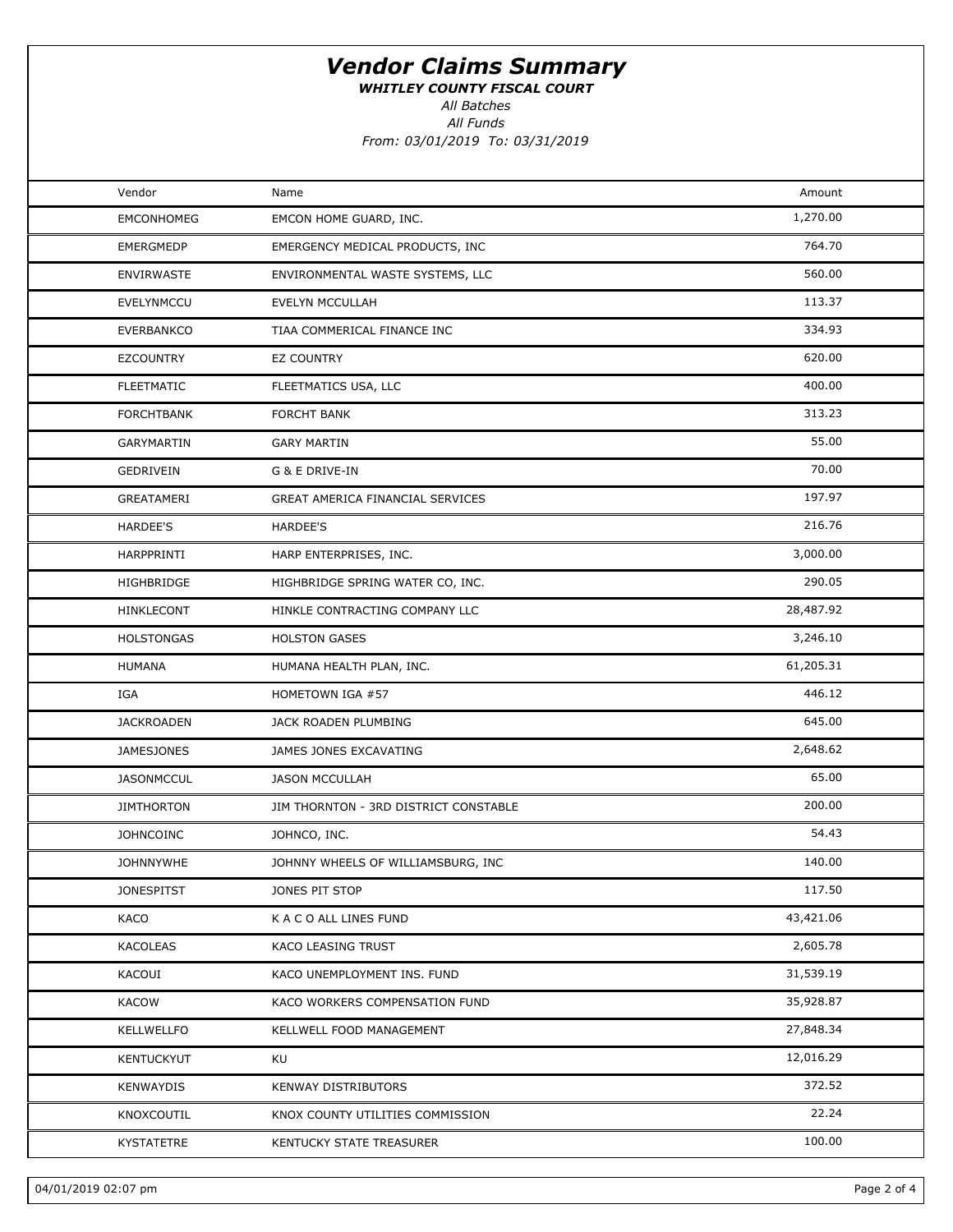WHITLEY COUNTY FISCAL COURT

All Funds All Batches

From: 03/01/2019 To: 03/31/2019

| Vendor            | Name                                | Amount    |  |
|-------------------|-------------------------------------|-----------|--|
| <b>LIDAPOWERS</b> | LIDA J. POWERS                      | 683.72    |  |
| LONDONRADI        | LONDON RADIO SERVICE                | 11,466.14 |  |
| LONNIEFOLE        | LONNIE FOLEY                        | 200.00    |  |
| LUCKYPRINT        | LUCKY PRINT                         | 75.00     |  |
| LYKINSOILC        | LYKINS OIL COMPANY                  | 9,246.92  |  |
| MCGREGOR&A        | MCGREGOR & ASSOCIATES, INC.         | 1,510.00  |  |
| MICHAELJAR        | MICHAEL JARBOE                      | 137.34    |  |
| NEWSJOURNA        | <b>NEWS JOURNAL</b>                 | 1,280.13  |  |
| NIGOVERNME        | NI GOVERNMENT SERVICES, INC.        | 73.73     |  |
| NORVEXSUPP        | <b>NORVEX SUPPLY</b>                | 3,337.65  |  |
| OVERHEADDO        | OVERHEAD DOOR COMPANY OF CORBIN     | 1,376.00  |  |
| OWENSAUTO         | OWENS AUTO PARTS                    | 562.43    |  |
| <b>PDS</b>        | PRECISION DUPLICATING SOLUTIONS INC | 212.16    |  |
| PREFERREDL        | PREFERRED LAB SERVICE               | 960.00    |  |
| PREWITTFAR        | PREWITT FARM SUPPLY                 | 75.64     |  |
| QUALITYCAR        | QUALITY CARE AUTO SERVICE           | 19,060.09 |  |
| QUILL             | <b>QUILL CORPORATION</b>            | 336.09    |  |
| RALEIGHMEA        | RALEIGH MEADORS                     | 203.83    |  |
| <b>REMCOMPA</b>   | REM COMPANY, INC.                   | 821.07    |  |
| RONBOWLING        | RON BOWLING                         | 200.00    |  |
| <b>SCOTTBROCK</b> | <b>SCOTT BROCK</b>                  | 125.00    |  |
| SEAPPARATU        | SOUTHEAST APPARATUS, LLC            | 205.00    |  |
| <b>SGTJOE</b>     | <b>SGT JOES</b>                     | 4,607.00  |  |
| SOEASTEME         | SOUTHEASTERN EMERGENCY EQUIP.       | 1,096.90  |  |
| SOUTHERNHE        | SOUTHERN HEALTH PARTNERS            | 44,676.80 |  |
| <b>TEKSWORKS</b>  | <b>TEKS WORK</b>                    | 100.00    |  |
| THERMAL           | THERMAL EQUIPMENT SERVICE CO.       | 1,308.95  |  |
| TIMESTRIBU        | TIMES TRIBUNE                       | 180.88    |  |
| TIMEWARNER        | TIME WARNER CABLE                   | 192.68    |  |
| <b>TODDSHELLE</b> | TODD SHELLEY - SHERIFF              | 1,753.16  |  |
| TRICOUNTYI        | TRI COUNTY INDUTRIAL SUPPLY         | 209.33    |  |
| TWOGETON          | 2 GETON NET, INC.                   | 149.98    |  |
| <b>USBANKCT</b>   | US BANK KY POOLED CHECKS            | 1,658.88  |  |
| VERIZONWIR        | <b>VERIZON WIRELESS</b>             | 400.10    |  |
|                   |                                     |           |  |